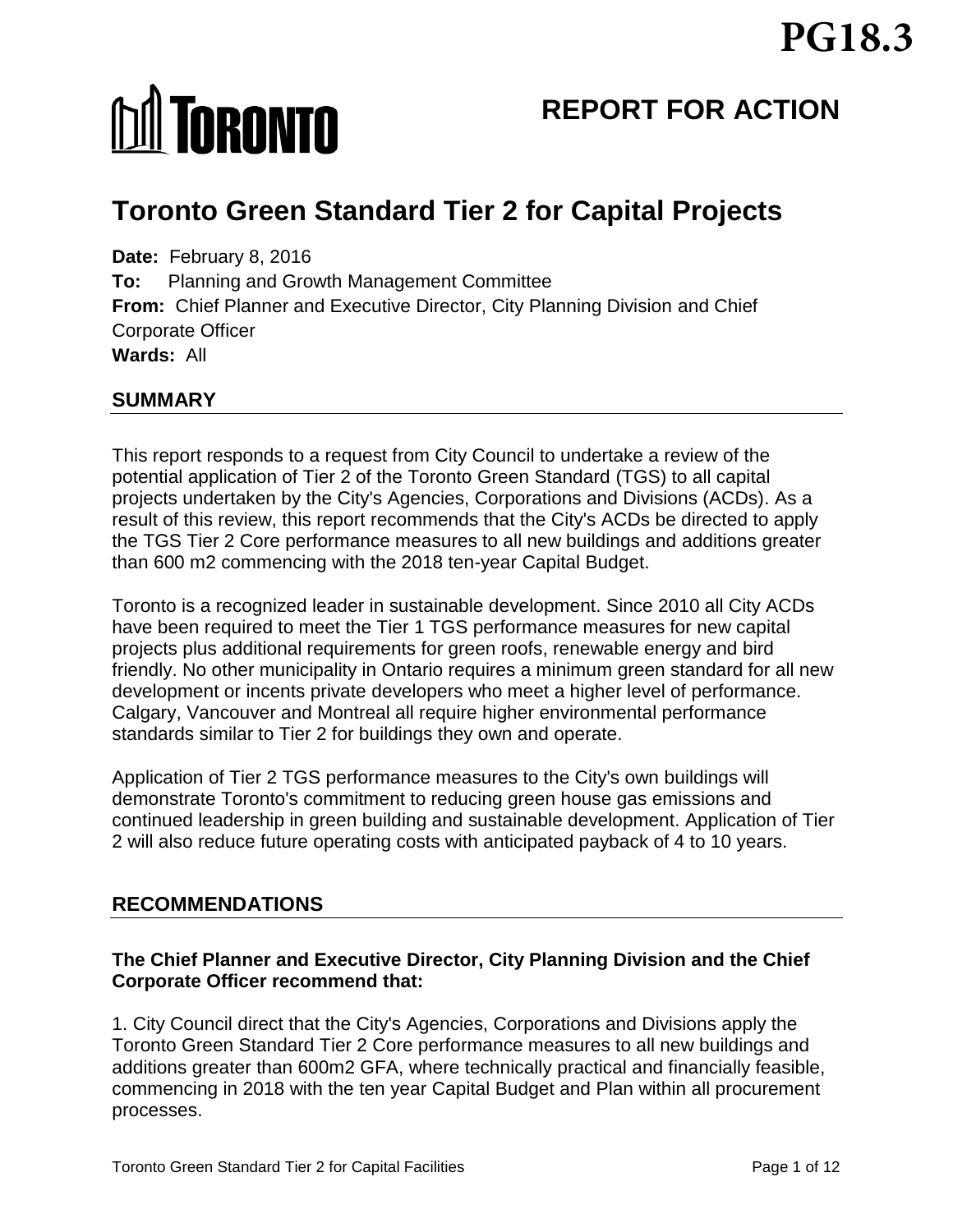2. City Council direct the City's Agencies, Corporations and Divisions to engage a third party evaluator registered with the City of Toronto to certify that all new capital facilities have met the Tier 2 Core performance requirements.

#### **FINANCIAL IMPACT**

The estimated cost premium for application of the seven proposed core Tier 2 performance measures and verification costs for new ACD-owned facility would be between 1% and 5%. The current provincial High Performance New Construction (HPNC) incentive can assist with offsetting this capital cost. This estimated cost premium can be considered an investment in future reduced operating costs and reduced green house emissions. Typical payback times for the investment are estimated to be between 4 to 10 years; with the HPNC grant the payback period can be reduced to 3 to 8 years.

Further, property tax supported projects can receive a loan from the City's Sustainable Energy Plan (SEP) capital program to fund the capital costs for project components that will result in operational savings. These operational savings will then be applied to repay the SEP loan.

The SEP program has been in effect since 2013 and is administered by the Environment and Energy Division. The 2017 - 2016 Capital Budget and Plan includes approximately \$20 million in funding for this program, which provides repayable loans for eligible energy savings and/or revenue generation projects to property tax supported ACD's and community-based (including not-for-profit) organizations. The SEP is financed through recoverable debt bearing an interest rate equal to the City's cost of borrowing and a maximum term of twenty years.

Capital funding from the SEP program cannot exceed available annual cash flows within the capital project. Capital funding will need to be identified for any remaining costs associated with Tier 2 requirements that do not generate operating savings that can be applied towards loan repayment.

The Deputy City Manager & Chief Financial Officer has reviewed this report and agrees with the financial impact information.

#### **DECISION HISTORY**

On December 13, 14 and 15, City Council approved the Transform TO Short-term strategies, as identified in Appendix A of the report. The strategies include: 1) supporting energy efficiency in buildings; 2) raising the bar for new construction and community energy planning; 3) advancing sustainable transportation; and 4) leading by example, which sets out, among other actions, improving energy efficiency for City ACD-owned buildings in order to demonstrate leadership in curbing carbon emissions by strategically managing its own assets.

<http://app.toronto.ca/tmmis/viewAgendaItemHistory.do?item=2016.PE15.1>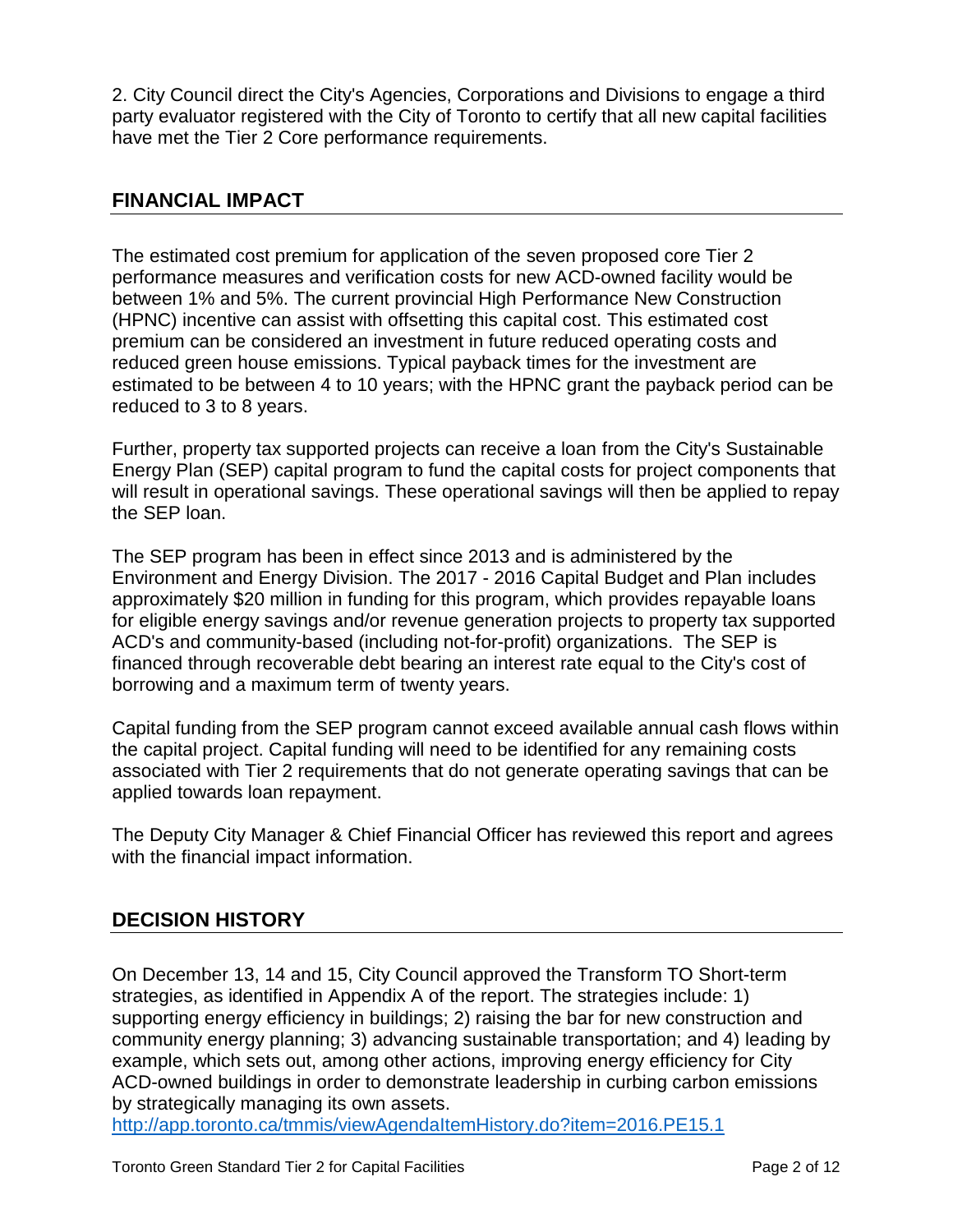On December 16, 17 and 18, 2013, City Council adopted higher bird friendly requirements for all new buildings and those undergoing major renovations owned by the City and its Agencies and Corporations as follows: application of bird friendly treatment to glazing up to 16 metres above grade; and increasing the density of visual markers to 50 mm x 50 mm.

<http://app.toronto.ca/tmmis/viewAgendaItemHistory.do?item=2013.PG29.12>

On July 16, 17, 18 and 19, 2013, City Council adopted the revised Toronto Green Standard Tier 1 and Tier 2 performance measures and directed that City ACDs apply Tier 1 of the Toronto Green Standard as the minimum standard to all capital projects and Tier 2 at their discretion in requests for proposals. In addition, Council directed that new facilities owned by the City's Agencies, Commissions, Corporations and Divisions with a gross floor area greater than 600m2 install onsite renewable energy devices to generate the equivalent of at least 5% of the building's modelled annual energy consumption.

At the July 2013 meeting, City Council also requested that the Chief Planner and Executive Director, City Planning and the Chief Corporate Officer jointly undertake a cost benefit analysis of the application of Tier 2 of the Toronto Green Standard to all capital projects undertaken by the City's Agencies, Corporations and Divisions. <http://app.toronto.ca/tmmis/viewAgendaItemHistory.do?item=2013.PG25.10>

On October 26 and 27, 2009, City Council adopted the two-tier set of performance measures associated with the Toronto Green Standard to be applied to all applications under the Planning Act, with Tier 1 as mandatory and Tier 2 voluntary stretch targets with a 20% development charge refund.

<http://app.toronto.ca/tmmis/viewAgendaItemHistory.do?item=2009.PG32.3>

On March 3, 4 and 5, 2008, City Council amended its policy respecting the installation of green roofs on City and Agencies, Boards, Commissions and Corporations owned facilities by deleting the term 'where feasible' so that the policy reads: "where technically practical, green roofs with a coverage of at least 50% of the building footprint be constructed on all new city-owned buildings, including agencies, boards and commissions."

<http://app.toronto.ca/tmmis/viewAgendaItemHistory.do?item=2008.EX17.15>

# **COMMENTS**

# **Transform TO - Climate Change Action Plan**

Transform TO is a joint initiative by the City's Environment and Energy Office and the Atmospheric Fund to identify the path to a low carbon future and achieving the City's GHG reduction target. City Council approved the Climate Change Action Plan in 2007 which outlined the City's response to climate change and included a target to reduce GHG emissions by 80% by 2050 with a target of 30% by 2020.

The Transform TO principles include leading by example - the City would accelerate its investment in low-carbon technologies across City-owned facilities and operations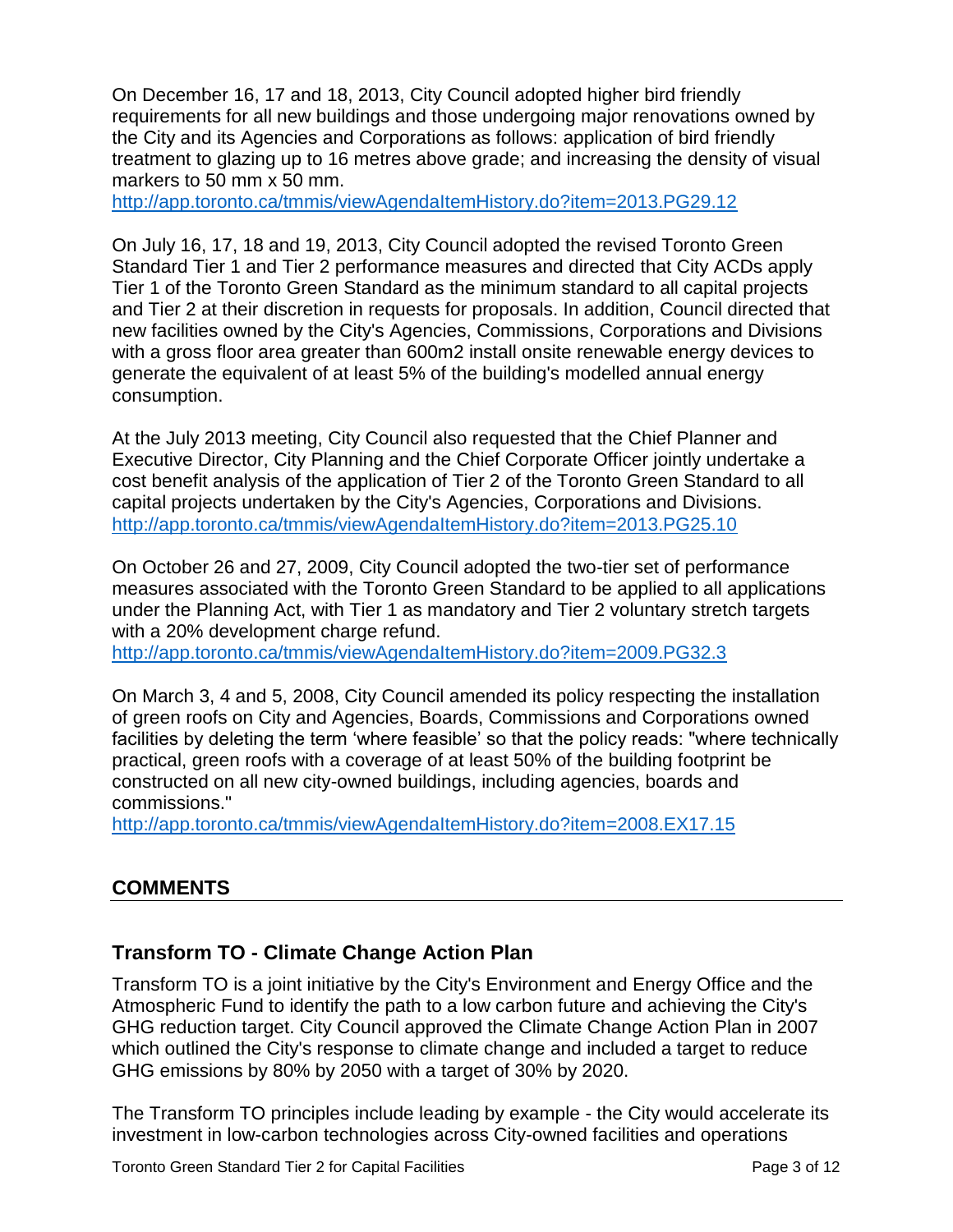including energy efficiency retrofits, demand management, renewable energy projects in order to demonstrate leadership in curbing carbon emissions. The principles also address raising the bar for new building construction towards net-zero energy emissions.

Actions to meet the intermediate target of reducing emissions by 30% by 2020 was approved by Council at its meeting December 13, 14, and 15, 2017. The short-term actions include improving energy efficiency of existing social housing to drive deep carbon and utility cost reductions, and retrofitting 50% of city-owned buildings to achieve 30% average annual energy savings.

The TGS is an acknowledged part of Transform TO and the Climate Change Action plan and requiring the City's agencies, corporations and divisions to meet the higher performance requirements of TGS Tier 2 would demonstrate the City's leadership in meeting the GHG reductions targets.

## **Green Energy Act – Reporting on Energy Consumption and GHG Emissions**

The Ontario Green Energy Act (Regulation 397/11) requires municipalities to report annually on energy consumption and GHG emissions for all City-owned facilities. The 2014 – 2018 Energy Conservation and Demand Management Plan (released July 1, 2014) identifies opportunities for energy savings in approximately 528 City facilities. Toronto's Annual Consumption and GHG Emissions Report, released to the public in July 2016, provided an analysis of the energy consumption and GHG emissions of 1,070 city sites and buildings. Municipalities are required to report to the Minister of Energy on an annual basis on energy consumption and GHG emissions.

Constructing new City ACD buildings to the higher performance standard of Tier 2 would assist the City in meeting its targets for reductions in energy consumption and GHG emissions under the Green Energy Act.

#### **City-wide Real Estate Review**

A June 13, 2016 Staff Report to City Council on the City-Wide Real Estate Review identified the need for a comprehensive plan to co-ordinate all City-owned real estate. Council has adopted in principle the directions to move to a centralized real estate operating model. [http://www.toronto.ca/legdocs/mmis/2016/ex/bgrd/backgroundfile-](http://www.toronto.ca/legdocs/mmis/2016/ex/bgrd/backgroundfile-94332.pdf)[94332.pdf.](http://www.toronto.ca/legdocs/mmis/2016/ex/bgrd/backgroundfile-94332.pdf) It is anticipated that this new model will address the coordination of capital and operating budgets to identify where operational savings can be realized and the benchmarking and reporting of green performance metrics for City ACDs.

# **Toronto Green Standard**

The Toronto Green Standard (TGS) is a two-tier set of environmental performance measures that promote more sustainable new development. The TGS implements the policy objectives of the Official Plan [\(http://www.toronto.ca/planning\)](http://www.toronto.ca/planning) and the Climate Change Action Plan. The TGS integrates 60 environmental performance requirements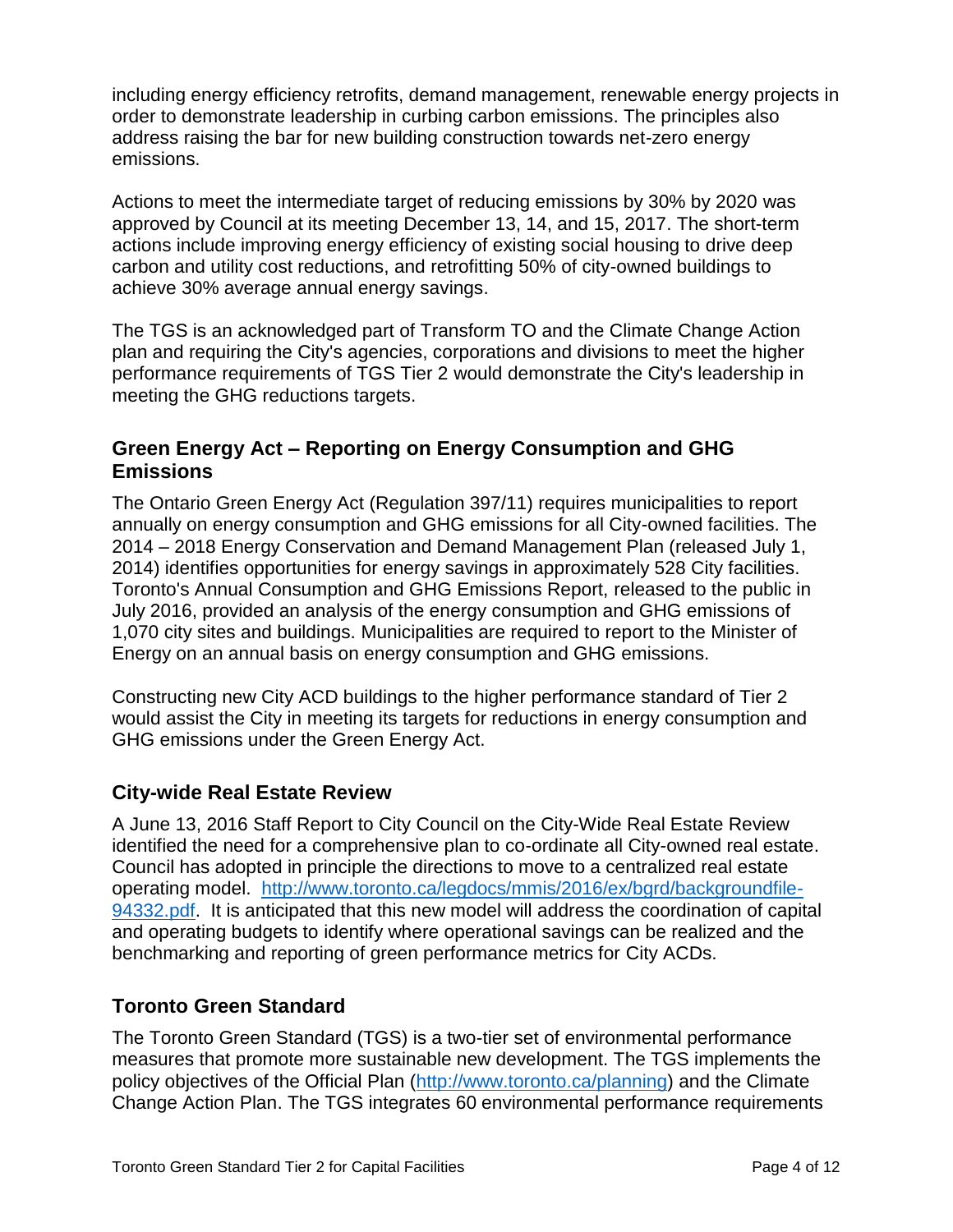to address air quality, GHG emissions and energy efficiency, ecology, and solid waste established through City policy, guidelines and regulations.

Tier 1 is the minimum level and is a requirement for both public and private new development. Tier 1 is implemented through site plan approval under the authority of the Planning Act and City of Toronto Act. Tier 1 requires submission of an energy model demonstrating a higher level of building energy efficiency than required by the Ontario Building Code (OBC).

Tier 2 is a higher level environmental performance that requires meeting Tier 1 plus 7 required ('core') and a minimum of 3 optional higher performance measures to be selected from the TGS checklist. Tier 2 is voluntary but offers a development charge refund to private developments, subject to third party verification. Achieving Tier 2 contributes to LEED (Leadership in Environmental Energy & Environmental Design) Gold Level certification.

The TGS is updated on four-year review cycles with TGS version 3.0 underway. A report on TGS version 3.0 is targeted to be submitted to Planning and Growth Management Committee in Q3 2017, with implementation targeted for January 2018. This report will include updated performance measures as well as a plan to achieve zero emissions from new buildings by 2050.

Since coming into effect on January 31, 2010 the TGS Tier 1 standard has been applied to over 1,000 developments and the Tier 2 standard has been certified for 13 projects with an additional 36 applications enrolled in the Tier 2 DC Refund program. Once all these projects are completed and occupied the annual GHG emissions will be reduced by an estimated 115,205 tonnes of eCO2 (carbon dioxide equivalent) compared to projects constructed to the OBC.

For more information on the Toronto Green Standard and profiled Tier 2 certified projects see: [www.toronto.ca/greendevelopment.](http://www.toronto.ca/greendevelopment)

#### **Review of Potential Application of Tier 2**

This section reviews the potential of applying Tier 2 to all City buildings and includes research on green standards for municipal buildings in other Canadian cities, assessment of City building data to determine the potential number of projects by Division, estimated costs and consultations with City ACDs.

#### **1. Current TGS Requirements for ACD-owned facilities**

In addition to meeting Tier 1, all capital projects of the City's ACDs are required to meet three additional higher performance measures: installation of 50% green roof coverage or requirements of the Green Roof Bylaw, whichever is greater; installation of renewable energy devices to supply 5% of a buildings total energy requirements; and bird friendly glass treatment up to 16 m with visual markers at 50 mm x 50 mm spacing. Tier 2 may be applied at the City's discretion.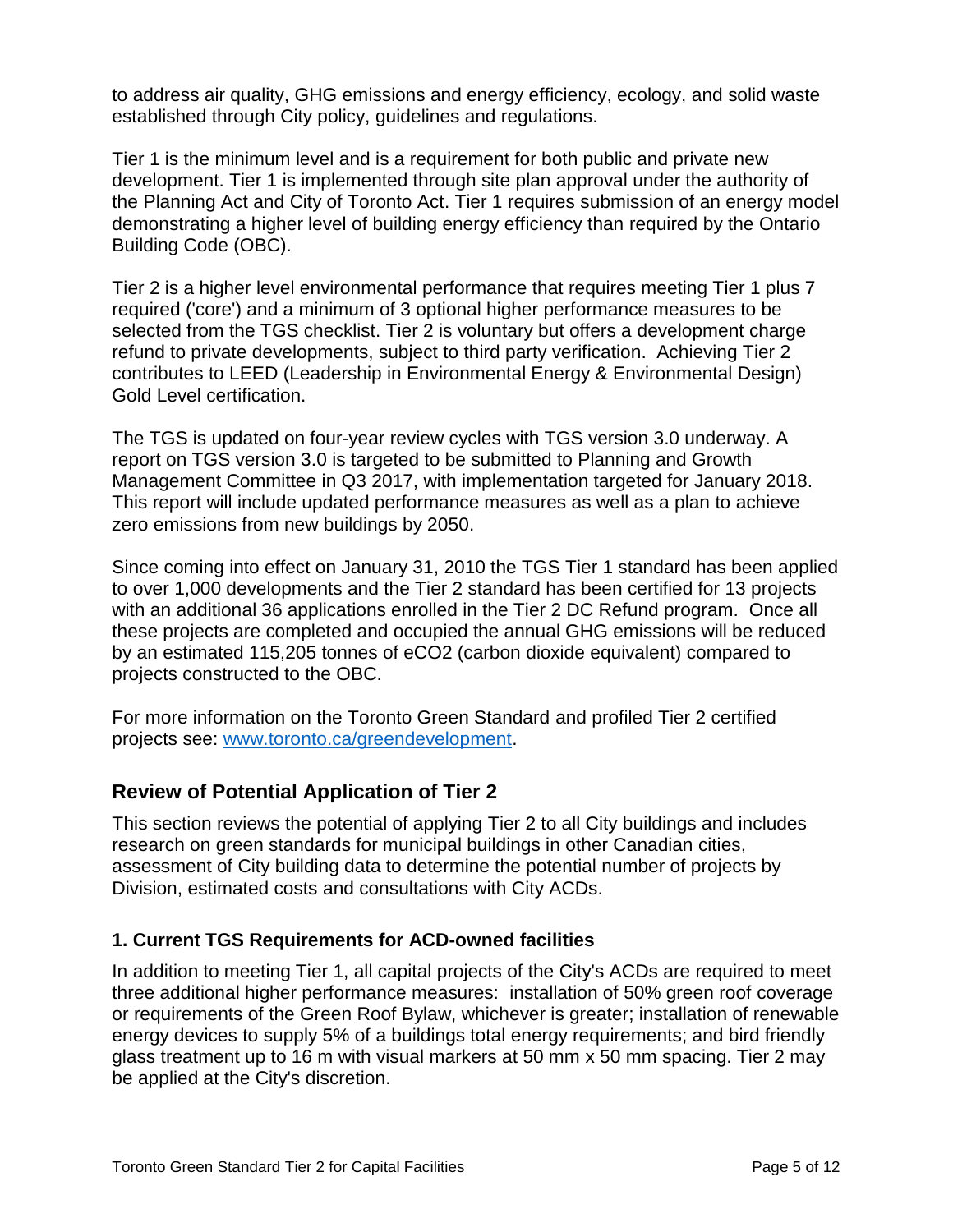A number of City's capital projects are already targeting or achieving higher sustainable design and performance levels and incorporating GHG-reducing technologies such as geothermal and solar photovoltaics. For example, 'Block 31', located in the Railways Lands West and consisting of a community centre, child care centre and two elementary schools is targeting Tier 2. The Tier 2 performance measures include a higher number of visitor bike parking spaces, drought-tolerant and native landscaping, rain water reuse and 25% energy efficiency improvement over the building code.

Some capital projects have also either achieved or are pursuing certification under the LEED rating system. Six Toronto Community Housing buildings and the Toronto Pan Am Sports Centre have achieved LEED Gold. The Pan Am Centre features high energy performance, water efficient fixtures and non-potable rainwater reuse for irrigation. Toronto Police Service buildings for Divisions 11 and 14 have incorporated geothermal heating and cooling systems to achieve LEED Silver. Achieving Tier 2 of the TGS contributes to meeting LEED Gold.

#### **2. Green Standards for City-owned Buildings in Other Canadian Municipalities**

Many cities across Canada target higher environmental performance standards for their own capital projects including Calgary, Vancouver, Montreal and Ottawa. A total of 27 municipalities across Canada have implemented the LEED (Leadership in Energy and Environmental Design) rating system for municipally-owned facilities, with the majority setting a Silver or Gold target. Calgary, Vancouver and Montreal all require LEED Gold for new municipal buildings, which is similar to meeting Tier 2 of the TGS.

Vancouver is also pursuing zero emissions for all new buildings and in July 2016 Vancouver City Council endorsed the Zero Emissions Building Plan, which includes a component for constructing all new City-owned and managed projects to the Passive House standard or alternate zero emission building standard using only low carbon fuel sources. The report also requires that a Zero Emissions Policy for New Buildings for all City-owned building projects be developed by 2018.

#### **3. Building Portfolio Data**

A review of building permit data for the past eleven years identifies that the city constructs approximately 5 to 6 new buildings per year. Recreation/community centres and outdoor recreation facilities make up the largest proportion of City buildings (onethird) followed by industrial buildings and police, paramedic and fire stations. (see Attachment 1: City of Toronto Agency, Corporation and Division Building Portfolio Data).

The 2016-2025 Capital Budget and Plan and information from the Environment and Energy Division identifies that recreation/community centres, EMS, fire and police stations are expected to continue to be the largest proportion of buildings in the next 10 years, followed by a range of other city buildings.

#### **4. Estimated Costs**

The estimated cost premium for application of the proposed seven core Tier 2 performance measures for new ACD-owned facilities is between 1% and 5%. This cost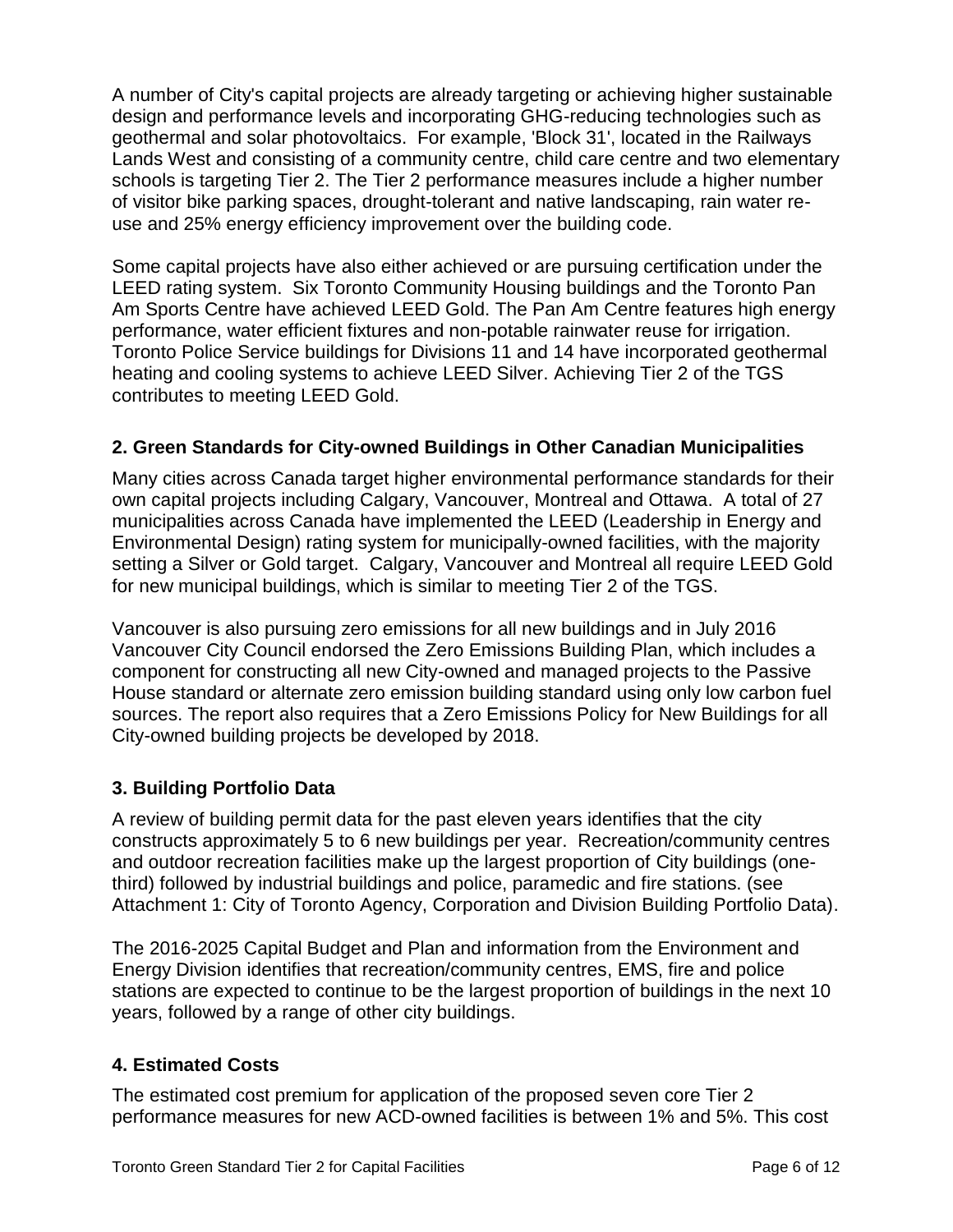premium is based on: a review of city-owned facilities which identified a range from .06% to 1.3% premium for community centres, fire stations and EMS buildings; a 2016 study commissioned by the City of Toronto on energy efficiency in buildings; and consultation with the City's Tier 2 program evaluators which identified cost premiums of 2% to 5% for commercial, residential multi-unit and low-rise. The estimated cost premium of the proposed Tier 2 Core performance measures is summarized in Table 1.

| <b>Proposed TGS Tier 2 Performance Measures for ACDs</b>                                                                                             | <b>Estimated % overall</b><br>cost           |
|------------------------------------------------------------------------------------------------------------------------------------------------------|----------------------------------------------|
| 1. Urban Heat Island Impact: treatment of additional 25%<br>non-roof hardscape                                                                       | 0% to .05%                                   |
| 2. Energy Efficiency and GHG emission reduction: 12%<br>energy efficiency improvement above OBC                                                      | $.06\%$ to 5%                                |
| 3. Energy Efficiency and GHG emission reduction:<br>commissioning and verification to ensure building is<br>performing as modelled                   | Incorporated into<br>energy cost in 2. above |
| 4. Water Efficiency: Installation of water fixtures and<br>appliances and to achieve 30% reduction in potable water<br>consumption.                  | No cost premium                              |
| 5. Water Efficiency: Reduction of potable water use for<br>irrigation by 50%.                                                                        | No cost premium                              |
| 6. Light Pollution: Lighting controls: direct rooftop<br>architectural illumination downwards.                                                       | No cost premium                              |
| 7. Light Pollution: Install automatic device that reduces the<br>outward spillage of internal list to reduce night time glare and<br>light pollution | No cost premium                              |
| Verification: third party review to verify the application of the<br>Tier 2 performance measures                                                     | Incorporated into<br>energy cost in 2. above |

Table 1: Estimated Cost

The provincial High Performance New Construction (HPNC) incentive assists with offsetting the capital and operating costs associated with energy efficiency. For example, a recent application for an office tower received a \$68,000 grant which reduced the cost premium by 22% and a municipal arena received a grant of \$13,000 which reduced the cost premium by 8%. There is also a savings in operating costs. Typically, these savings result in a payback of 4 to 10 years; with the provincial HPNC that time is reduced to 3 to 8 years.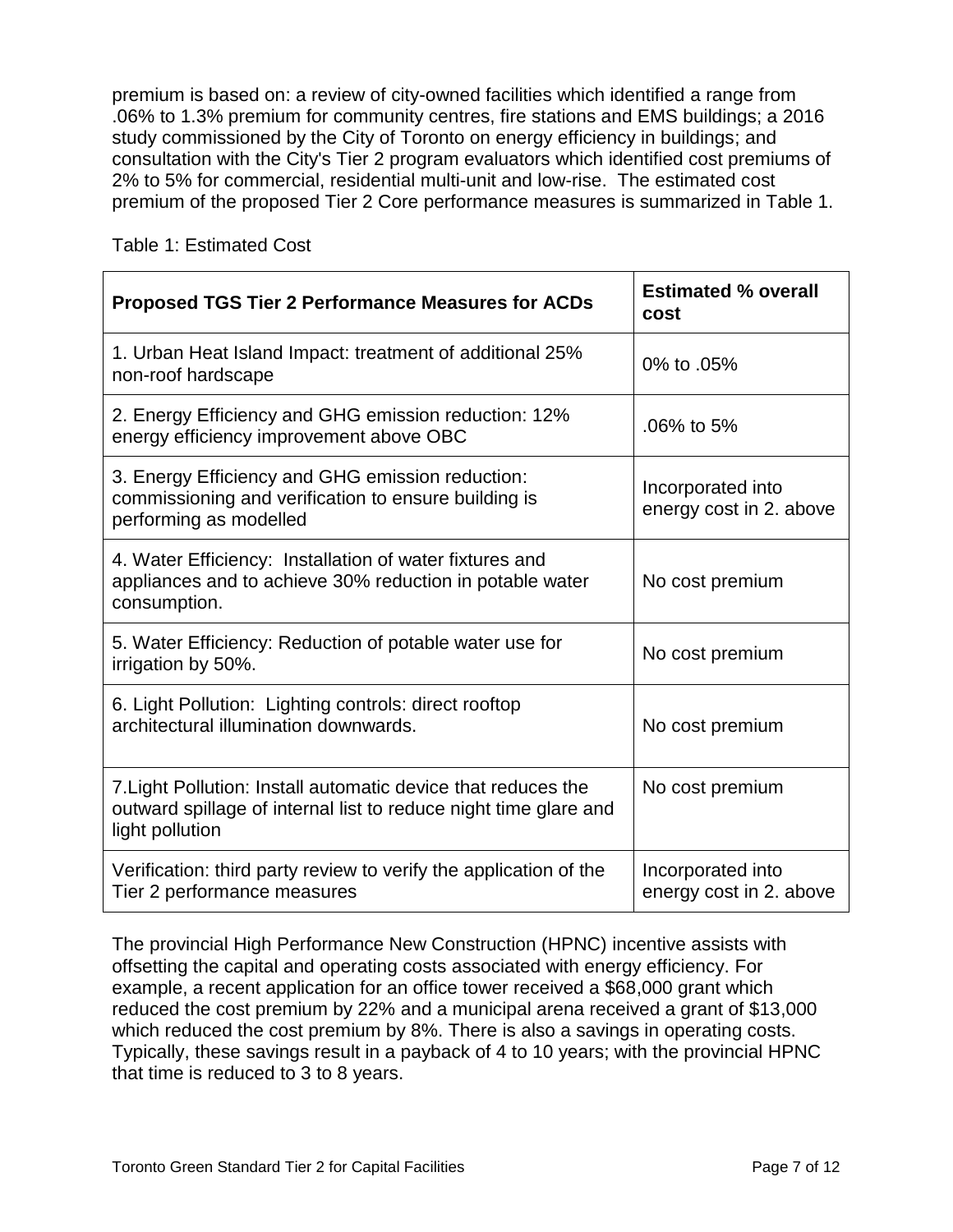Further, City capital projects funded by the property tax base are eligible for a revolving loan for installation of energy conservation and demand management, district energy systems, or renewable energy projects under the City's Sustainable Energy Plan Financing for Energy Projects (SEP) program. The program allows applicants to borrow up to 100 percent of the incremental cost of energy projects (the difference between the cost of an energy system and a conventional system). Loans are repayable within a maximum of 20 years and operational energy savings are paid back to the Reserve Fund. Financial feasibility is determined through a business case demonstrating that the project will generate energy savings or revenues sufficient to offset the debt within 20 years. The Environment & Energy Division will also review other available provincial or utility based incentive programs including any potential new funding through the Provincial Cap and Trade program.

#### **5. Consultation with City Agencies, Corporations and Divisions**

Currently the City's ACDs are required to meet Tier 1 plus 3 additional performance measures for green roofs, renewable energy and bird friendly. To better understand the implications of applying a higher standard to capital projects and to determine the appropriate Tier 2 performance measures for the range of municipal buildings constructed, consultations were held with capital project managers from City ACDs responsible for new buildings and additions. The group included representatives from Children's Services; Engineering & Construction; Environment & Energy; Facilities Management; Long Term Care; Parks, Forestry & Recreation; Real Estate Services; Solid Waste Management; Toronto Water; Toronto Paramedic Services; Fire Services; Toronto Police Services; Transportation Services; Toronto Community Housing; TTC; and the Toronto Public Library. Two group meetings and a number of individual meetings were held with these representatives. In addition, the following City ACDs were consulted: Affordable Housing Office; Build Toronto; Exhibition Place; Shelter, Support and Housing; Toronto Parking Authority; and the Toronto Zoo.

Overall, there was general support for achieving the higher sustainable performance measures for capital projects and recognition that the City needed to demonstrate leadership in sustainable development and reducing GHG emissions. The main comments related to how to balance the anticipated incremental capital costs against the anticipated lower operating costs. This is discussed in the implementation protocol section below.

Build Toronto supports in principle the application of Tier 2 to City-owned projects and their holdings and will explore inclusion of the application of Tier 2 standards as part of their development agreements with future owners of land (similar to requirements such as affordable housing).

#### **Proposed TGS Tier 2 for Agencies, Corporations and Divisions**

As with the TGS Tier 2 for private developments, it is proposed that achieving Tier 2 for capital projects be comprised of 7 required ('core') performance measures. This would mean that capital projects would apply Tier 1, the 3 additional performance measures as previously directed by City Council and the 7 core Tier 2 performance measures. The City's ACDs would be encouraged to meet as many of the optional targets as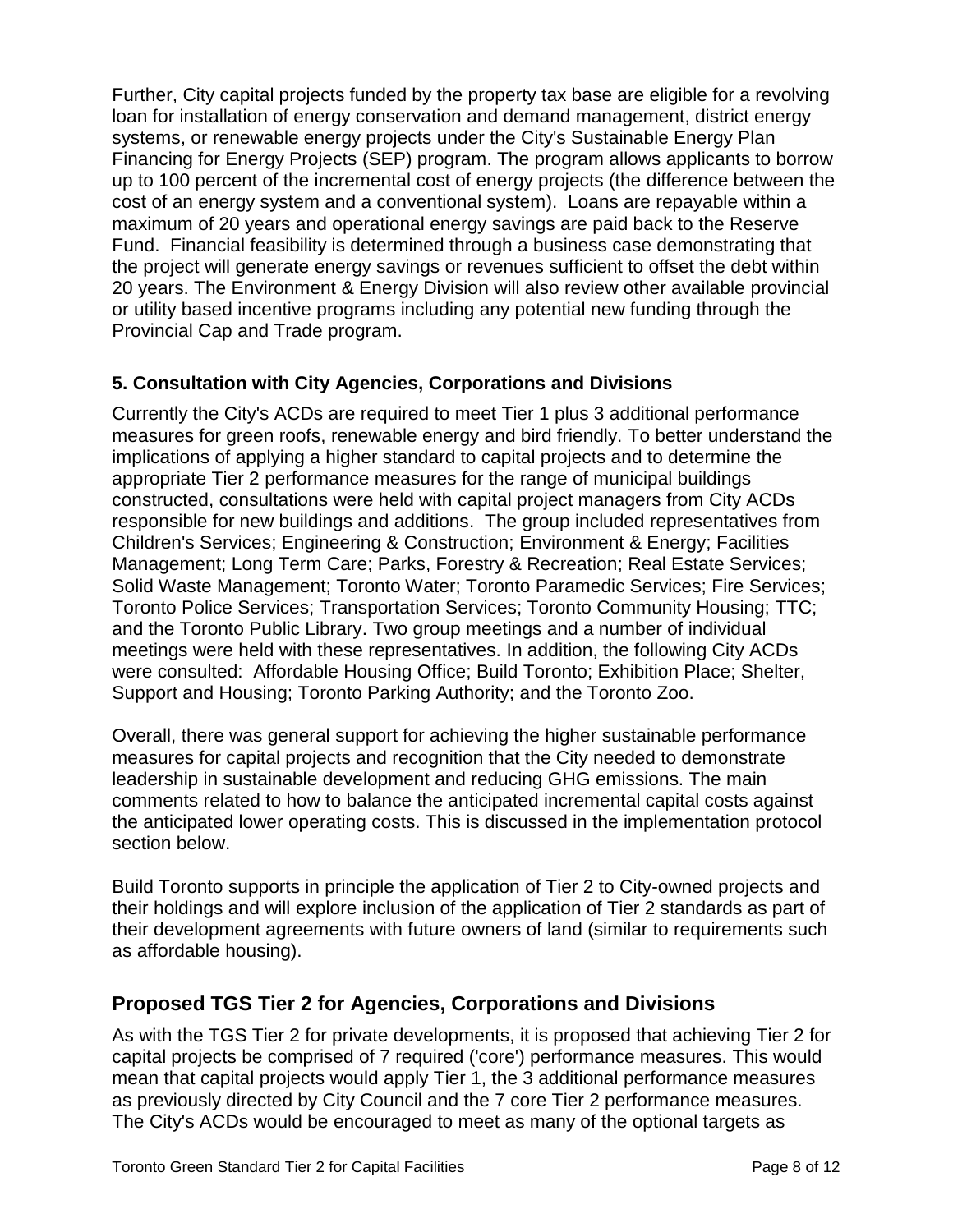possible, but are not required, as private developers are, to choose a minimum number as ACDs are already required to meet the 3 additional enhanced performance measures for green roofs, renewable energy and bird friendly.

For the complete list of performance measures see Attachment 2: Toronto Green Standard Tier 2 for City Agencies, Corporations and Divisions: New Buildings and Additions over 600m2.

The proposed core performance measures are supported by the ACDs consulted. This report recommends that Tier 2 be applied to City ACD capital projects, where technically practical and financially feasible, commencing January 1, 2018 and implemented starting with the 2018 Capital Budget and related Requests for Proposals (RFPs), Project Specific Output Specifications (PSOS) for Public-Private Partnerships (P3), or any other procurement process. This timing provides adequate lead time for any necessary adjustments to capital budget requests.

## **Implementation Protocol**

Through consultation with representatives from the ACDs key considerations related to implementation and monitoring were identified. The following points were identified as instrumental to being able to apply the Tier 2 standard to capital projects:

a. incorporate the incremental cost to build to Tier 2 into the capital budget and procurement process when financially feasible;

b. identify criteria for what constitutes "not technically practical" (i.e. energy performance for unconditioned spaces such as a warehouse) in an implementation protocol to address process and application;

c. certify city projects to Tier 2 to ensure that projects are meeting targets set out in the Tier 2 requirements;

d. provide coordinated access to programs, revenues and other types of support in terms of coordination within and between divisions, and externally;

e. provide training for building operators to ensure effectiveness of new technologies (e.g. sophisticated HVAC systems, permeable paving) required for higher performance measures;

f. coordinate the capital and operating budgets to offset higher capital cost with potential lower operating cost; and

g. use benchmarking and reporting to measure progress within the City and to compare to other municipalities for other green performance indicators in addition to energy and GHG emissions.

These considerations are not unlike implementation matters related to private development for which there is an existing protocol. City Planning and the Environment and Energy Division will jointly develop an implementation protocol that responds to the above listed matters including development of criteria for where 'technically practical' applies, the Tier 2 certification process, potential funding sources and staff training for building operators (see b), c), d) and e) above).

Also in response to a), d) and f) above it is understood that the incremental capital costs for greener developments will be higher of which estimates are summarized in Table 1.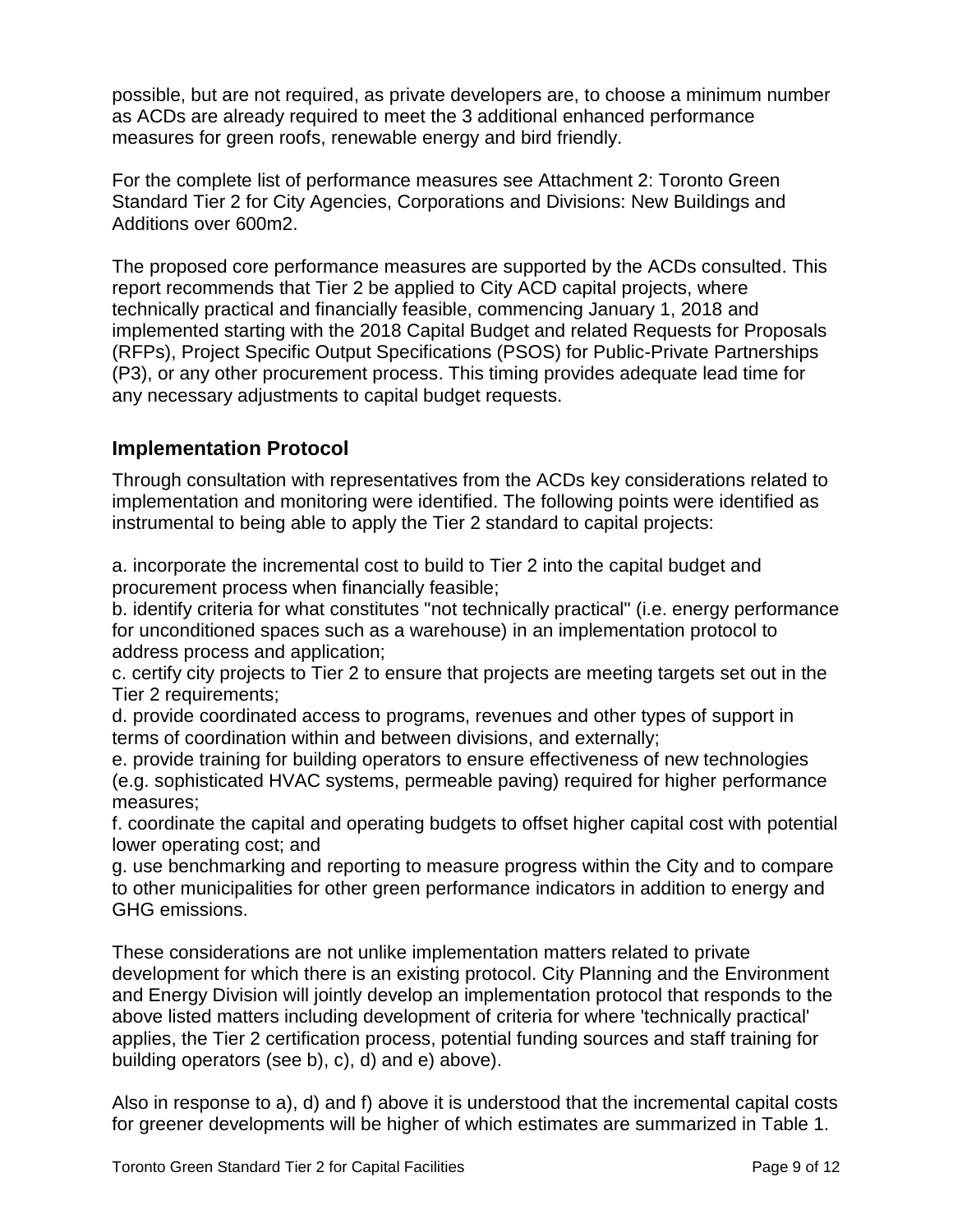These costs can be significantly reduced when sustainability priorities and design strategies, such as building orientation, are explored early in the design of the project, prior to site plan application. To maximize capital savings, Tier 2 performance measures should be incorporated into the Request for Proposal (RFP), Project Specific Output Specifications (PSOS) for Public-Private Partnerships (P3) or any other procurement process. Capital project managers should incorporate any anticipated costs in their budget forecasts.

#### **Conclusion**

It is recommended that, where technically practical and financially feasible, City capital projects for ACDs be required to apply the TGS Tier 2 to all new buildings and additions over 600m2. Application of the TGS Tier 2 to City buildings will demonstrate Toronto's continued leadership in green building and commitment to meeting its 80% reduction of GHG levels by 2050. It will also assist the City in addressing the energy and emissions reporting required under the Green Energy Act. Finally, the capital costs to implement the Tier 2 higher performance measures can be offset by the provincial HPNC incentive program, the SEP for property tax-supported ACDs, and anticipated operational savings.

# **CONTACT**

Jane Welsh, Project Manager, Strategic Initiatives, Policy & Analysis, City Planning, [Jane.Welsh@toronto.ca,](mailto:Jane.Welsh@toronto.ca) 416 392-9709

Rob Maxwell, Manager, Renewable Energy Office, Environment and Energy, [Robert.Maxwell@toronto.ca,](mailto:Robert.Maxwell@toronto.ca) 416 395-6927

#### **SIGNATURE**

Jennifer Keesmaat, MES, MCIP, RPP, Chief Planner and Executive Director City Planning Division

Josie Scioli Chief Corporate Officer

#### **ATTACHMENTS**

Attachment 1: City of Toronto Agency, Corporation and Division Building Portfolio Data Attachment 2: Toronto Green Standard Tier 2 for City Agencies, Corporations and Divisions: New Buildings and Additions over 600m2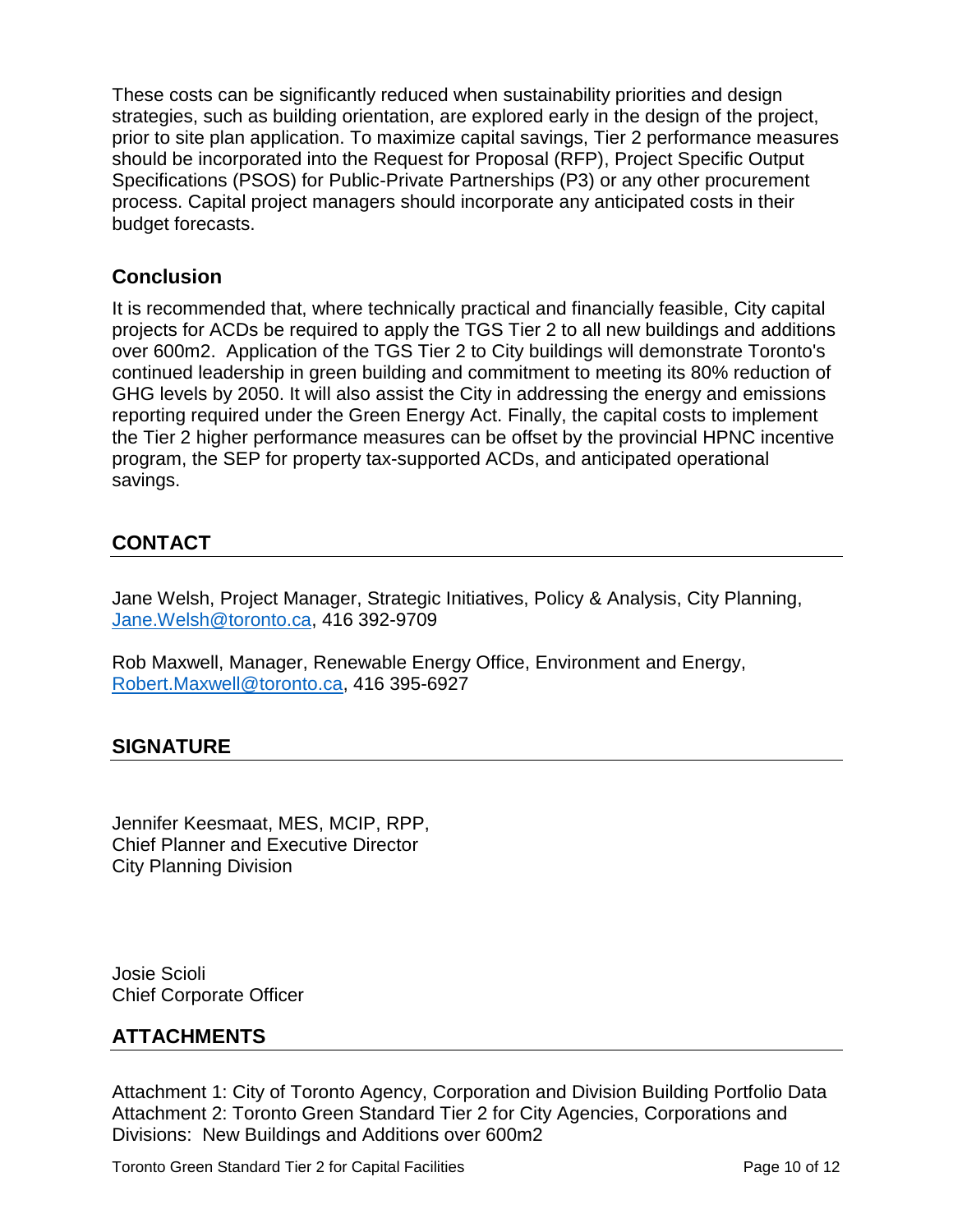# **Attachment 1: City of Toronto Agency, Corporation and Division Building Portfolio Data**



Figure 1: City of Toronto Building Permits from Jan. 1, 2005 to April 30, 2016

Historical Building Data: Building permit data from the past 11 years shows the top building types include recreation/community centres (20%), industrial buildings (18%), outdoor recreation facilities (13%) and police, paramedic and fire stations (10%).

Figure 2: Current and Projected New Builds from the 2016-2025 Capital Budget and Plan, TREO database for renewable energy projects (March 21, 2016)



Current and Projected Building Data: The 2016-2025 Capital Budget and Plan, and data from the Toronto Renewable Energy Office, Environment and Energy Division show that recreation/community centres (25%), centres, schools, and daycares (17%) and police, paramedic and fire stations (16%) are the top building types.